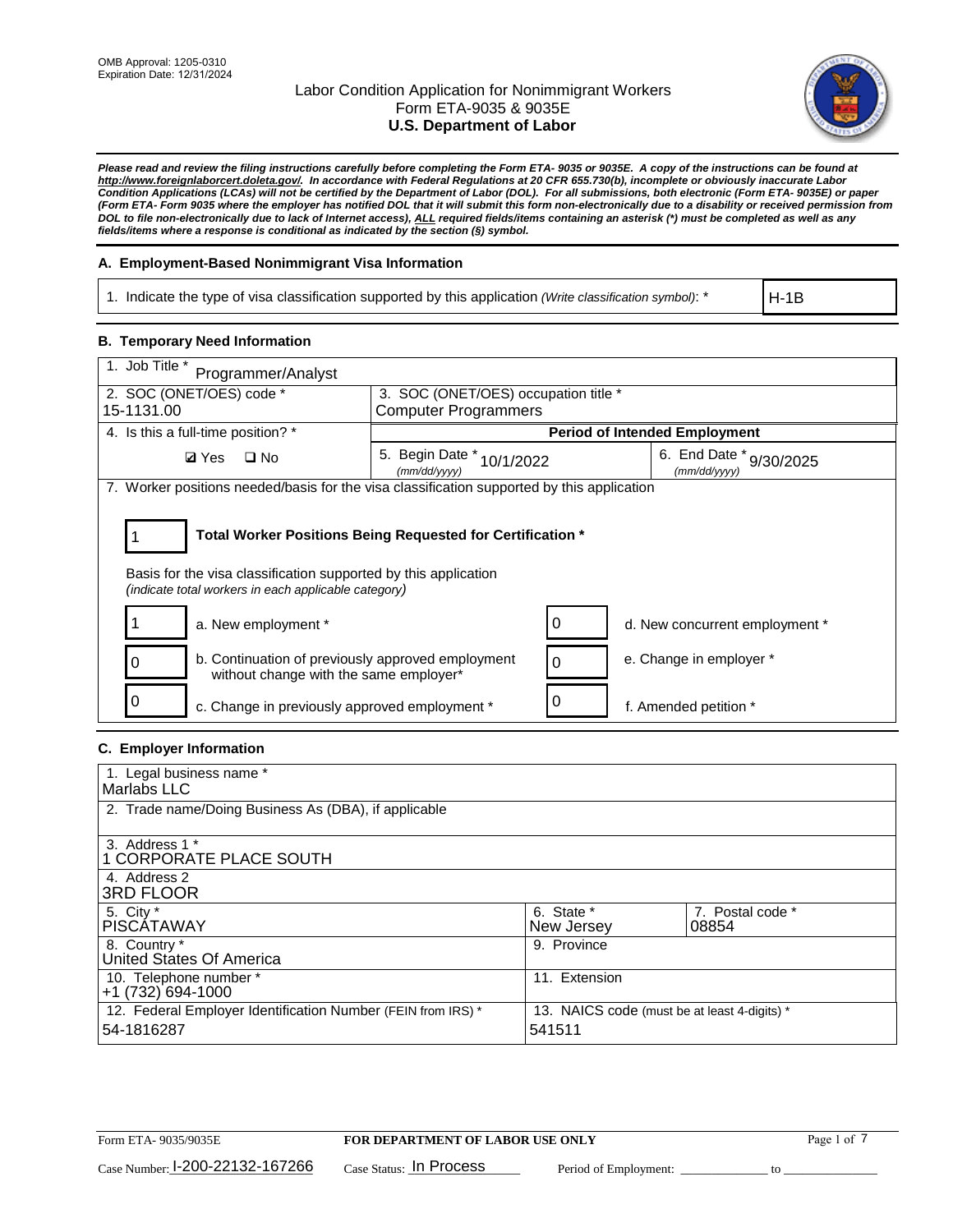

# **D. Employer Point of Contact Information**

**Important Note**: The information contained in this Section must be that of an employee of the employer who is authorized to act on behalf of the employer in labor certification matters. The information in this Section must be different from the agent or attorney information listed in Section E, unless the attorney is an employee of the employer.

| 1. Contact's last (family) name *               | 2. First (given) name * |                          | 3. Middle name(s)         |
|-------------------------------------------------|-------------------------|--------------------------|---------------------------|
| Vidyadharan                                     | Sanjay                  |                          |                           |
| 4. Contact's job title *<br>Chief Legal Officer |                         |                          |                           |
| 5. Address 1 *<br>1 CORPORATE PLACE SOUTH       |                         |                          |                           |
| 6. Address 2<br>3RD FLOOR                       |                         |                          |                           |
| 7. City $*$<br><b>PISCÁTAWAY</b>                |                         | 8. State *<br>New Jersey | 9. Postal code *<br>08854 |
| 10. Country *<br>United States Of America       |                         | 11. Province             |                           |
| 12. Telephone number *                          | 13. Extension           | 14. E-Mail address       |                           |
| +1 (732) 694-1000                               | 1600                    | sanjay@marlabs.com       |                           |

# **E. Attorney or Agent Information (If applicable)**

**Important Note**: The employer authorizes the attorney or agent identified in this section to act on its behalf in connection with the filing of this application.

| 1. Is the employer represented by an attorney or agent in the filing of this application? *<br>If "Yes," complete the remainder of Section E below. |                            |                    |                              | $\Box$ Yes        | <b>Ø</b> No      |  |
|-----------------------------------------------------------------------------------------------------------------------------------------------------|----------------------------|--------------------|------------------------------|-------------------|------------------|--|
| 2. Attorney or Agent's last (family) name §                                                                                                         | 3. First (given) name $\S$ |                    |                              | 4. Middle name(s) |                  |  |
| 5. Address 1 §                                                                                                                                      |                            |                    |                              |                   |                  |  |
| 6. Address 2                                                                                                                                        |                            |                    |                              |                   |                  |  |
| 7. City §                                                                                                                                           |                            | 8. State §         |                              |                   | 9. Postal code § |  |
| 10. Country §                                                                                                                                       |                            | 11. Province       |                              |                   |                  |  |
| 12. Telephone number §                                                                                                                              | 13. Extension              | 14. E-Mail address |                              |                   |                  |  |
| 15. Law firm/Business name §                                                                                                                        |                            |                    | 16. Law firm/Business FEIN § |                   |                  |  |
| 18. State of highest court where attorney is in good<br>17. State Bar number (only if attorney) §<br>standing (only if attorney) §                  |                            |                    |                              |                   |                  |  |
| 19. Name of the highest State court where attorney is in good standing (only if attorney) §                                                         |                            |                    |                              |                   |                  |  |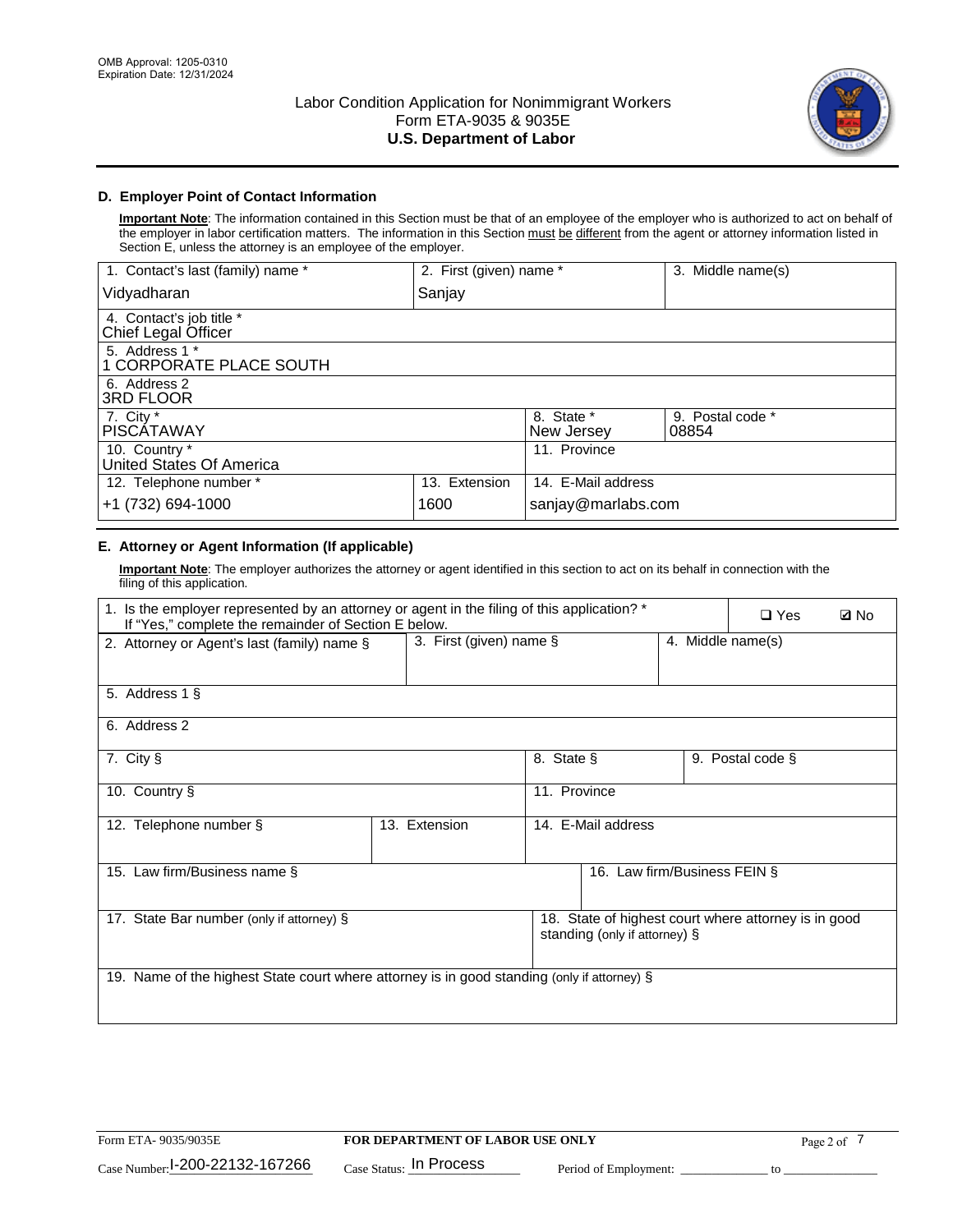

### **F. Employment and Wage Information**

**Important Note**: The employer must define the intended place(s) of employment with as much geographic specificity as possible. Each intended place(s) of employment listed below must be the worksite or physical location where the work will actually be performed and cannot be a P.O. Box. The employer must identify all intended places of employment, including those of short duration, on the LCA. 20 CFR 655.730(c)(5). If the employer is submitting this form non-electronically and the work is expected to be performed in more than one location, an attachment must be submitted in order to complete this section. An employer has the option to use either a single Form ETA-9035/9035E or multiple forms to disclose all intended places of employment. If the employer has more than ten (10) intended places of employment at the time of filing this application, the employer must file as many additional LCAs as are necessary to list all intended places of employment. See the form instructions for further information about identifying all intended places of employment.

### a.*Place of Employment Information* 1

|                             | 1. Enter the estimated number of workers that will perform work at this place of employment under<br>the LCA.*                 |  | 1                                        |                          |              |              |  |  |
|-----------------------------|--------------------------------------------------------------------------------------------------------------------------------|--|------------------------------------------|--------------------------|--------------|--------------|--|--|
|                             | 2. Indicate whether the worker(s) subject to this LCA will be placed with a secondary entity at this<br>place of employment. * |  |                                          |                          | <b>Ø</b> Yes | $\square$ No |  |  |
|                             | 3. If "Yes" to question 2, provide the legal business name of the secondary entity. §                                          |  |                                          |                          |              |              |  |  |
|                             | Samsung SDS America                                                                                                            |  |                                          |                          |              |              |  |  |
|                             | 4. Address 1 *<br>55 Challenger Rd                                                                                             |  |                                          |                          |              |              |  |  |
|                             | 5. Address 2                                                                                                                   |  |                                          |                          |              |              |  |  |
| 6. City $*$                 | <b>Ridgefield Park</b>                                                                                                         |  | 7. County *<br>Bergen                    |                          |              |              |  |  |
|                             | 8. State/District/Territory *<br>New Jersey                                                                                    |  | 9. Postal code *<br>07660                |                          |              |              |  |  |
|                             | 10. Wage Rate Paid to Nonimmigrant Workers *                                                                                   |  | 10a. Per: (Choose only one)*             |                          |              |              |  |  |
|                             | □ Hour □ Week □ Bi-Weekly □ Month ☑ Year<br>From $\frac{1}{5}$ 76300 00<br>To: $$$                                             |  |                                          |                          |              |              |  |  |
|                             | 11. Prevailing Wage Rate *                                                                                                     |  | 11a. Per: (Choose only one)*             |                          |              |              |  |  |
|                             | $\sin 76294$ 00                                                                                                                |  | □ Hour □ Week □ Bi-Weekly □ Month ☑ Year |                          |              |              |  |  |
|                             | Questions 12-14. Identify the source used for the prevailing wage (PW) (check and fully complete only one): *                  |  |                                          |                          |              |              |  |  |
| 12.                         | A Prevailing Wage Determination (PWD) issued by the Department of Labor                                                        |  |                                          | a. PWD tracking number § |              |              |  |  |
| 13.<br>$\blacktriangledown$ | A PW obtained independently from the Occupational Employment Statistics (OES) Program                                          |  |                                          |                          |              |              |  |  |
|                             | a. Wage Level (check one): §                                                                                                   |  |                                          | b. Source Year §         |              |              |  |  |
|                             | ☑ ⊪<br>□Ⅲ<br>$\Box$ IV<br>⊓⊥<br>$\Box$ N/A                                                                                     |  |                                          | 7/1/2021 - 6/30/2022     |              |              |  |  |
| 14.                         | A PW obtained using another legitimate source (other than OES) or an independent authoritative source                          |  |                                          |                          |              |              |  |  |
|                             | a. Source Type (check one): §<br>b. Source Year §<br>$\Box$ CBA<br>$\Box$ DBA<br>$\square$ SCA<br>$\Box$ Other/ PW Survey      |  |                                          |                          |              |              |  |  |
|                             | c. If responded "Other/ PW Survey" in question 14.a, enter the name of the survey producer or publisher §                      |  |                                          |                          |              |              |  |  |
|                             | d. If responded "Other/ PW Survey" in question 14.a, enter the title or name of the PW survey §                                |  |                                          |                          |              |              |  |  |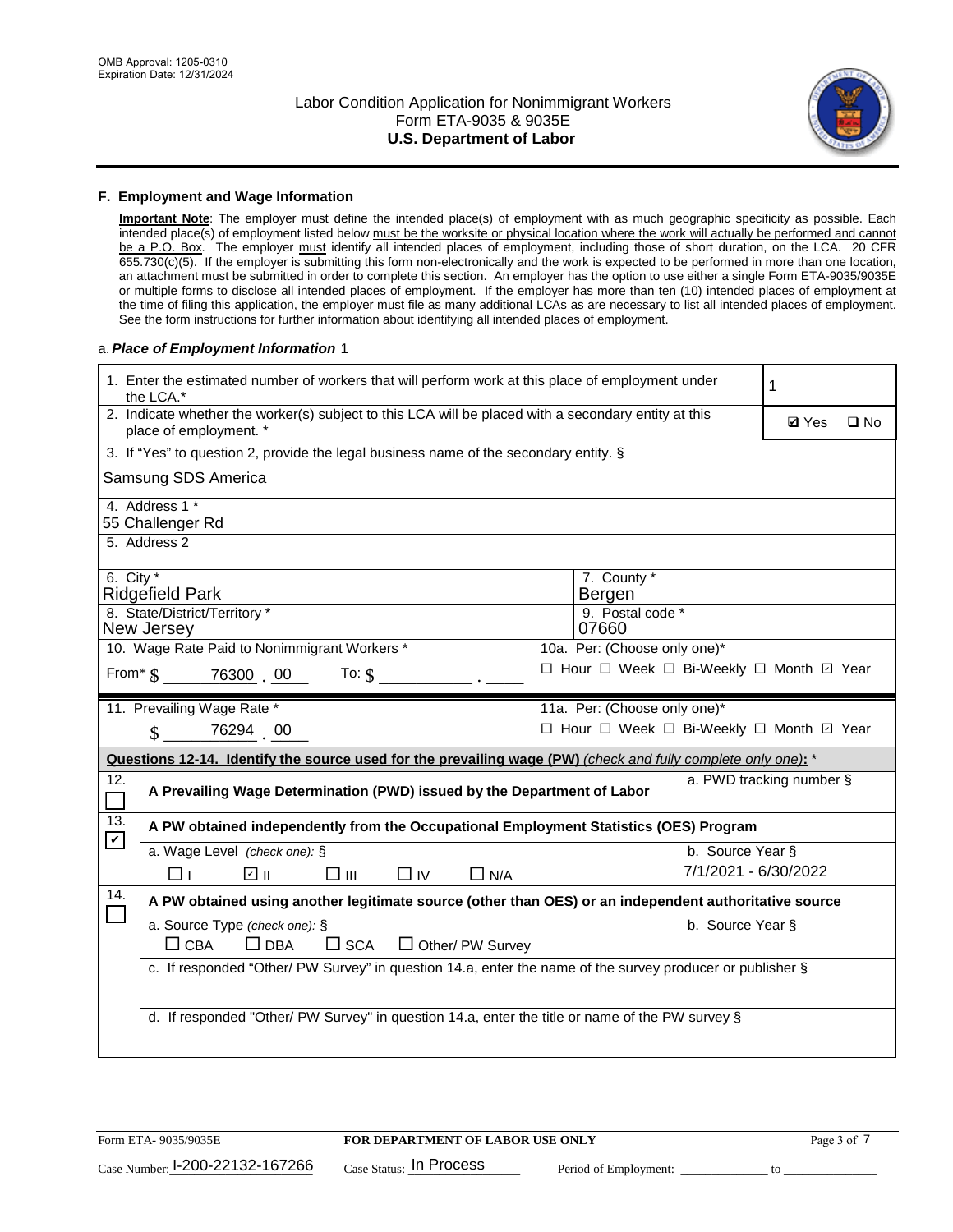

# **G. Employer Labor Condition Statements**

! *Important Note:* In order for your application to be processed, you MUST read Section G of the Form ETA-9035CP - General Instructions for the 9035 & 9035E under the heading "Employer Labor Condition Statements" and agree to all four (4) labor condition statements summarized below:

- (1) **Wages:** The employer shall pay nonimmigrant workers at least the prevailing wage or the employer's actual wage, whichever is higher, and pay for non-productive time. The employer shall offer nonimmigrant workers benefits and eligibility for benefits provided as compensation for services on the same basis as the employer offers to U.S. workers. The employer shall not make deductions to recoup a business expense(s) of the employer including attorney fees and other costs connected to the performance of H-1B, H-1B1, or E-3 program functions which are required to be performed by the employer. This includes expenses related to the preparation and filing of this LCA and related visa petition information. 20 CFR 655.731;
- (2) **Working Conditions:** The employer shall provide working conditions for nonimmigrants which will not adversely affect the working conditions of workers similarly employed. The employer's obligation regarding working conditions shall extend for the duration of the validity period of the certified LCA or the period during which the worker(s) working pursuant to this LCA is employed by the employer, whichever is longer. 20 CFR 655.732;
- (3) **Strike, Lockout, or Work Stoppage:** At the time of filing this LCA, the employer is not involved in a strike, lockout, or work stoppage in the course of a labor dispute in the occupational classification in the area(s) of intended employment. The employer will notify the Department of Labor within 3 days of the occurrence of a strike or lockout in the occupation, and in that event the LCA will not be used to support a petition filing with the U.S. Citizenship and Immigration Services (USCIS) until the DOL Employment and Training Administration (ETA) determines that the strike or lockout has ended. 20 CFR 655.733; and
- (4) **Notice:** Notice of the LCA filing was provided no more than 30 days before the filing of this LCA or will be provided on the day this LCA is filed to the bargaining representative in the occupation and area of intended employment, or if there is no bargaining representative, to workers in the occupation at the place(s) of employment either by electronic or physical posting. This notice was or will be posted for a total period of 10 days, except that if employees are provided individual direct notice by e-mail, notification need only be given once. A copy of the notice documentation will be maintained in the employer's public access file. A copy of this LCA will be provided to each nonimmigrant worker employed pursuant to the LCA. The employer shall, no later than the date the worker(s) report to work at the place(s) of employment, provide a signed copy of the certified LCA to the worker(s) working pursuant to this LCA. 20 CFR 655.734.

1. **I have read and agree to** Labor Condition Statements 1, 2, 3, and 4 above and as fully explained in Section G of the Form ETA-9035CP – General Instructions for the 9035 & 9035E and the Department's regulations at 20 CFR 655 Subpart H. \*

**Ø**Yes ロNo

### **H. Additional Employer Labor Condition Statements –H-1B Employers ONLY**

!**Important Note***:* In order for your H-1B application to be processed, you MUST read Section H – Subsection 1 of the Form ETA 9035CP – General Instructions for the 9035 & 9035E under the heading "Additional Employer Labor Condition Statements" and answer the questions below.

#### *a. Subsection 1*

| 1. At the time of filing this LCA, is the employer H-1B dependent? §                                                                                                                                                                                            |  |  | □ No      |              |
|-----------------------------------------------------------------------------------------------------------------------------------------------------------------------------------------------------------------------------------------------------------------|--|--|-----------|--------------|
| 2. At the time of filing this LCA, is the employer a willful violator? $\S$                                                                                                                                                                                     |  |  | ⊡ No      |              |
| 3. If "Yes" is marked in questions H.1 and/or H.2, you must answer "Yes" or "No" regarding<br>whether the employer will use this application ONLY to support H-1B petitions or extensions of<br>status for exempt H-1B nonimmigrant workers? §                  |  |  | $\Box$ No |              |
| 4. If "Yes" is marked in question H.3, identify the statutory basis for the<br>■ \$60,000 or higher annual wage<br>exemption of the H-1B nonimmigrant workers associated with this<br>□ Master's Degree or higher in related specialty<br>$\Box$ Both<br>LCA. § |  |  |           |              |
| H-1B Dependent or Willful Violator Employers -Master's Degree or Higher Exemptions ONLY                                                                                                                                                                         |  |  |           |              |
| 5. Indicate whether a completed Appendix A is attached to this LCA covering any H-1B<br>nonimmigrant worker for whom the statutory exemption will be based <b>ONLY</b> on attainment of a<br>Master's Degree or higher in related specialty. §                  |  |  | ⊡ No      | <b>Q</b> N/A |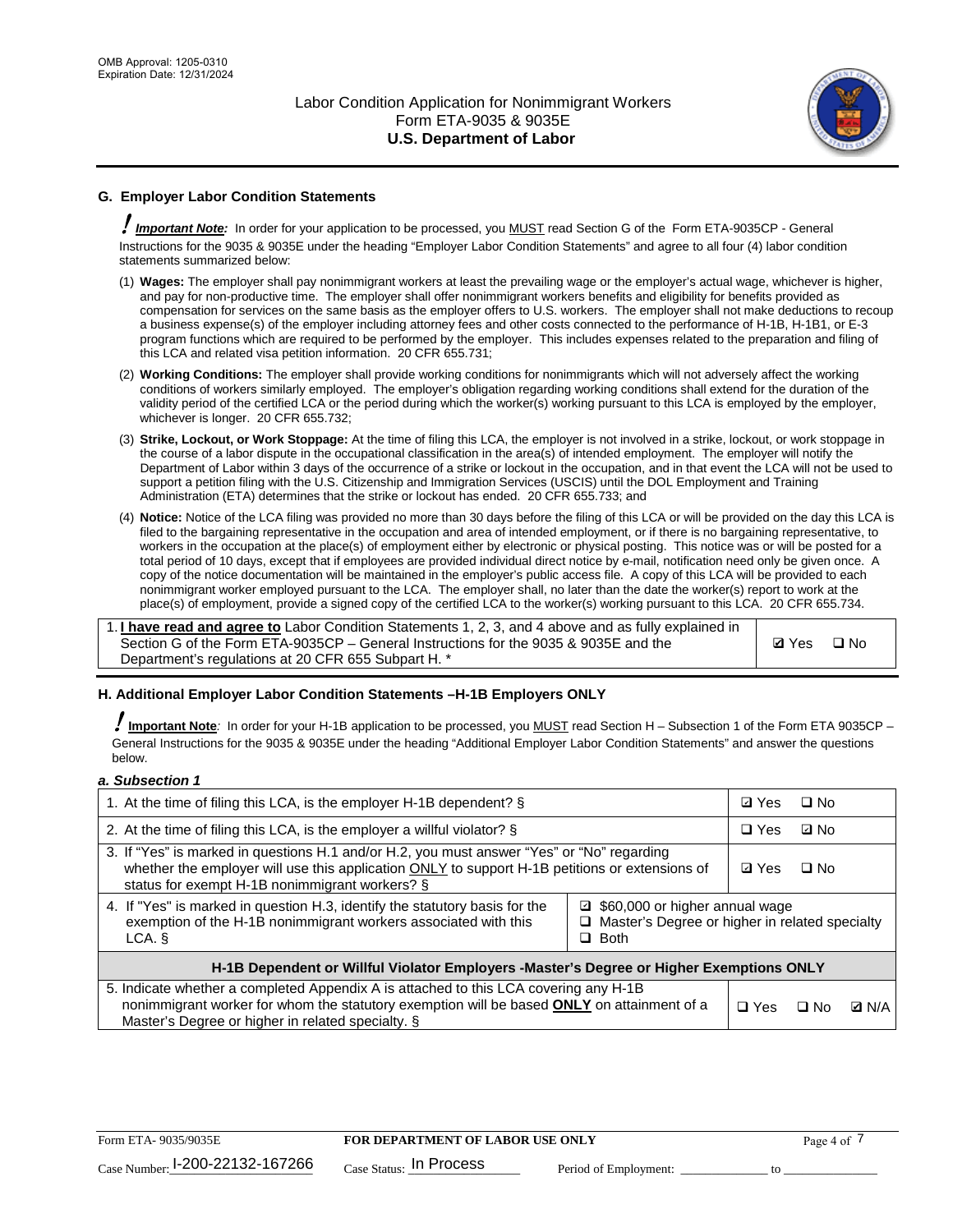

**If you marked "Yes" to questions H.a.1 (H-1B dependent) and/or H.a.2 (H-1B willful violator) and "No" to question H.a.3 (exempt H-1B nonimmigrant workers), you MUST read Section H – Subsection 2 of the Form ETA 9035CP – General Instructions for the 9035 & 9035E under the heading "Additional Employer Labor Condition Statements" and indicate your agreement to all three (3) additional statements summarized below.**

### *b. Subsection 2*

- A. **Displacement:** An H-1B dependent or willful violator employer is prohibited from displacing a U.S. worker in its own workforce within the period beginning 90 days before and ending 90 days after the date of filing of the visa petition. 20 CFR 655.738(c);
- B. **Secondary Displacement:** An H-1B dependent or willful violator employer is prohibited from placing an H-1B nonimmigrant worker(s) with another/secondary employer where there are indicia of an employment relationship between the nonimmigrant worker(s) and that other/secondary employer (thus possibly affecting the jobs of U.S. workers employed by that other employer), unless and until the employer subject to this LCA makes the inquiries and/or receives the information set forth in 20 CFR 655.738(d)(5) concerning that other/secondary employer's displacement of similarly employed U.S. workers in its workforce within the period beginning 90 days before and ending 90 days after the date of such placement. 20 CFR 655.738(d). Even if the required inquiry of the secondary employer is made, the H-1B dependent or willful violator employer will be subject to a finding of a violation of the secondary displacement prohibition if the secondary employer, in fact, displaces any U.S. worker(s) during the applicable time period; and
- C. **Recruitment and Hiring:** Prior to filing this LCA or any petition or request for extension of status for nonimmigrant worker(s) supported by this LCA, the H-1B dependent or willful violator employer must take good faith steps to recruit U.S. workers for the job(s) using procedures that meet industry-wide standards and offer compensation that is at least as great as the required wage to be paid to the nonimmigrant worker(s) pursuant to 20 CFR 655.731(a). The employer must offer the job(s) to any U.S. worker who applies and is equally or better qualified for the job than the nonimmigrant worker. 20 CFR 655.739.

| 6. I have read and agree to Additional Employer Labor Condition Statements A, B, and C above and |       |           |
|--------------------------------------------------------------------------------------------------|-------|-----------|
| as fully explained in Section H – Subsections 1 and 2 of the Form ETA 9035CP – General           | □ Yes | $\Box$ No |
| Instructions for the 9035 & 9035E and the Department's regulations at 20 CFR 655 Subpart H. §    |       |           |

### **I. Public Disclosure Information**

! **Important Note***:* You must select one or both of the options listed in this Section.

**sqrt** Employer's principal place of business □ Place of employment

### **J. Notice of Obligations**

A. Upon receipt of the certified LCA, the employer must take the following actions:

- o Print and sign a hard copy of the LCA if filing electronically (20 CFR 655.730(c)(3));<br>
Maintain the original signed and certified LCA in the employer's files (20 CFR 655.7
- Maintain the original signed and certified LCA in the employer's files (20 CFR 655.705(c)(2); 20 CFR 655.730(c)(3); and 20 CFR 655.760); and
- o Make a copy of the LCA, as well as necessary supporting documentation required by the Department of Labor regulations, available for public examination in a public access file at the employer's principal place of business in the U.S. or at the place of employment within one working day after the date on which the LCA is filed with the Department of Labor (20 CFR 655.705(c)(2) and 20 CFR 655.760).
- B. The employer must develop sufficient documentation to meet its burden of proof with respect to the validity of the statements made in its LCA and the accuracy of information provided, in the event that such statement or information is challenged (20 CFR 655.705(c)(5) and 20 CFR 655.700(d)(4)(iv)).
- C. The employer must make this LCA, supporting documentation, and other records available to officials of the Department of Labor upon request during any investigation under the Immigration and Nationality Act (20 CFR 655.760 and 20 CFR Subpart I).

*I declare under penalty of perjury that I have read and reviewed this application and that to the best of my knowledge, the*  information contained therein is true and accurate. I understand that to knowingly furnish materially false information in the *preparation of this form and any supplement thereto or to aid, abet, or counsel another to do so is a federal offense punishable by fines, imprisonment, or both (18 U.S.C. 2, 1001,1546,1621).*

| 1. Last (family) name of hiring or designated official *   2. First (given) name of hiring or designated official *   3. Middle initial §<br>Vidyadharan | Saniav           |  |
|----------------------------------------------------------------------------------------------------------------------------------------------------------|------------------|--|
| 4. Hiring or designated official title *<br>Chief Legal Officer                                                                                          |                  |  |
| 5. Signature *                                                                                                                                           | 6. Date signed * |  |

| Form ETA-9035/9035E                         | <b>FOR DEPARTMENT OF LABOR USE ONLY</b> |                       |  |
|---------------------------------------------|-----------------------------------------|-----------------------|--|
| $_{\text{Case Number:}}$ 1-200-22132-167266 | $_{\rm Case~S status:}$ In Process      | Period of Employment: |  |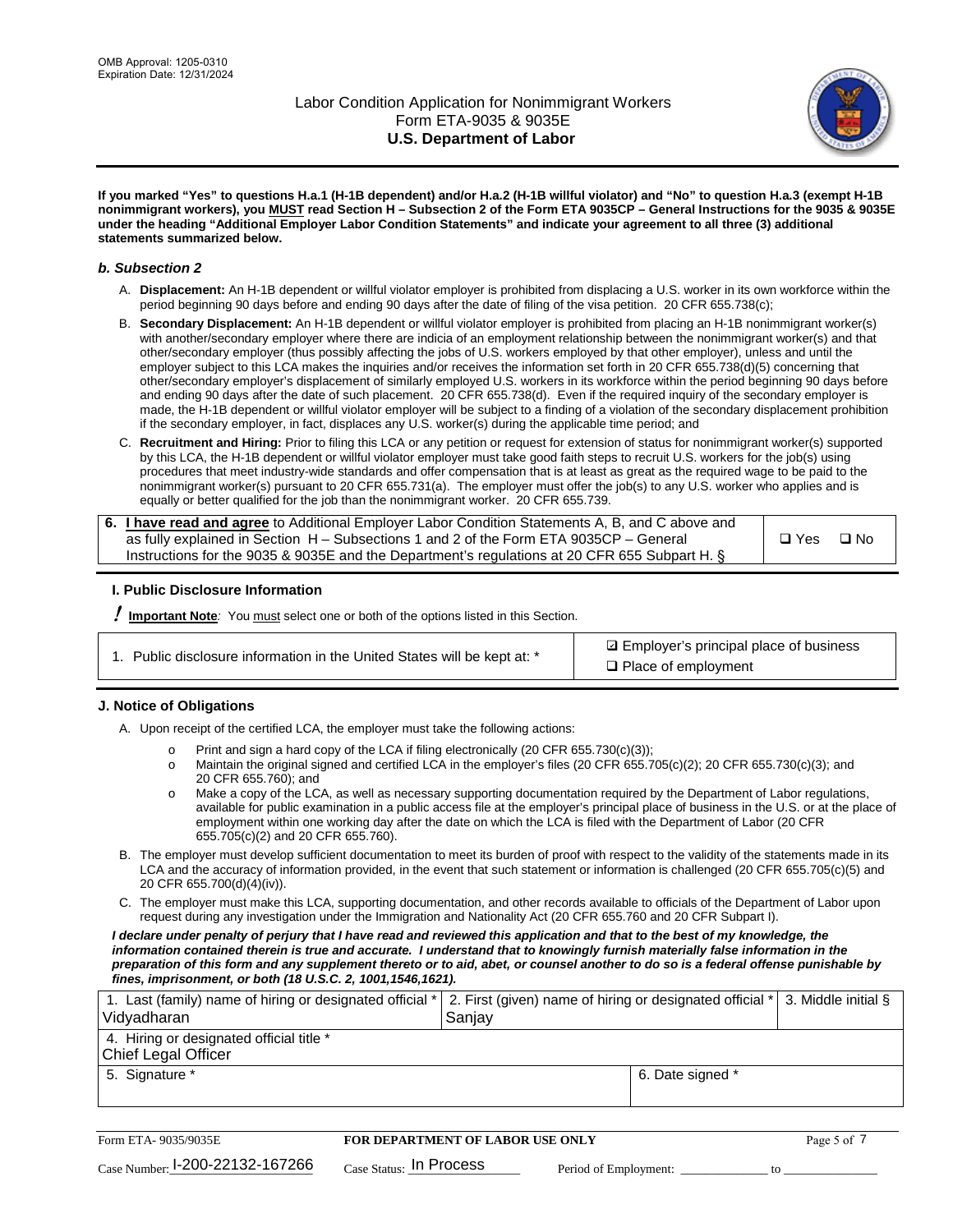

# **K. LCA Preparer**

**Important Note**: Complete this section if the preparer of this LCA is a person other than the one identified in either Section D (employer point of contact) or E (attorney or agent) of this application.

| 1. Last (family) name $\S$                                                                   | 2. First (given) name § |                                  | 3. Middle initial |
|----------------------------------------------------------------------------------------------|-------------------------|----------------------------------|-------------------|
| Complido                                                                                     | Marilou                 |                                  |                   |
| 4. Firm/Business name §                                                                      |                         |                                  |                   |
| l Marlabs LLC                                                                                |                         |                                  |                   |
| 5. E-Mail address §<br>marilou@marlabs.com                                                   |                         |                                  |                   |
| L. U.S. Government Agency Use (ONLY)                                                         |                         |                                  |                   |
| By virtue of the signature below, the Department of Labor hereby acknowledges the following: |                         |                                  |                   |
| This certification is valid from                                                             | to                      |                                  |                   |
| Department of Labor, Office of Foreign Labor Certification                                   |                         | Certification Date (date signed) |                   |
| l-200-22132-167266                                                                           |                         | In Process                       |                   |

 $\frac{1111100688}{1111100688}$ Case number **Case Status** Case Status **Case Status** 

*The Department of Labor is not the guarantor of the accuracy, truthfulness, or adequacy of a certified LCA.*

### **M. Signature Notification and Complaints**

The signatures and dates signed on this form will not be filled out when electronically submitting to the Department of Labor for processing, but **MUST** be complete when submitting non-electronically. If the application is submitted electronically, any resulting certification **MUST** be signed *immediately upon receipt* from DOL before it can be submitted to USCIS for final processing.

Complaints alleging misrepresentation of material facts in the LCA and/or failure to comply with the terms of the LCA may be filed using the WH-4 Form with any office of the Wage and Hour Division, U.S. Department of Labor. A listing of the Wage and Hour Division offices can be obtained at www.dol.gov/whd. Complaints alleging failure to offer employment to an equally or better qualified U.S. worker, or an employer's

misrepresentation regarding such offer(s) of employment, may be filed with the U.S. Department of Justice, Civil Rights Division, Immigrant and Employee Rights Section, 950 Pennsylvania Avenue, NW, # IER, NYA 9000, Washington, DC, 20530, and additional information can be obtained at www.justice.gov. Please note that complaints should be filed with the Civil Rights Division, Immigrant and Employee Rights Section at the Department of Justice only if the violation is by an employer who is H-1B dependent or a willful violator as defined in 20 CFR 655.710(b) and 655.734(a)(1)(ii).

**For public burden statement information, please see Form ETA-9035CP General Instructions.**

| Form ETA-9035/9035E             | <b>FOR DEPARTMENT OF LABOR USE ONLY</b> | Page 6 of             |  |
|---------------------------------|-----------------------------------------|-----------------------|--|
| Case Number: 1-200-22132-167266 | $_{\text{Case Status:}}$ In Process     | Period of Employment: |  |